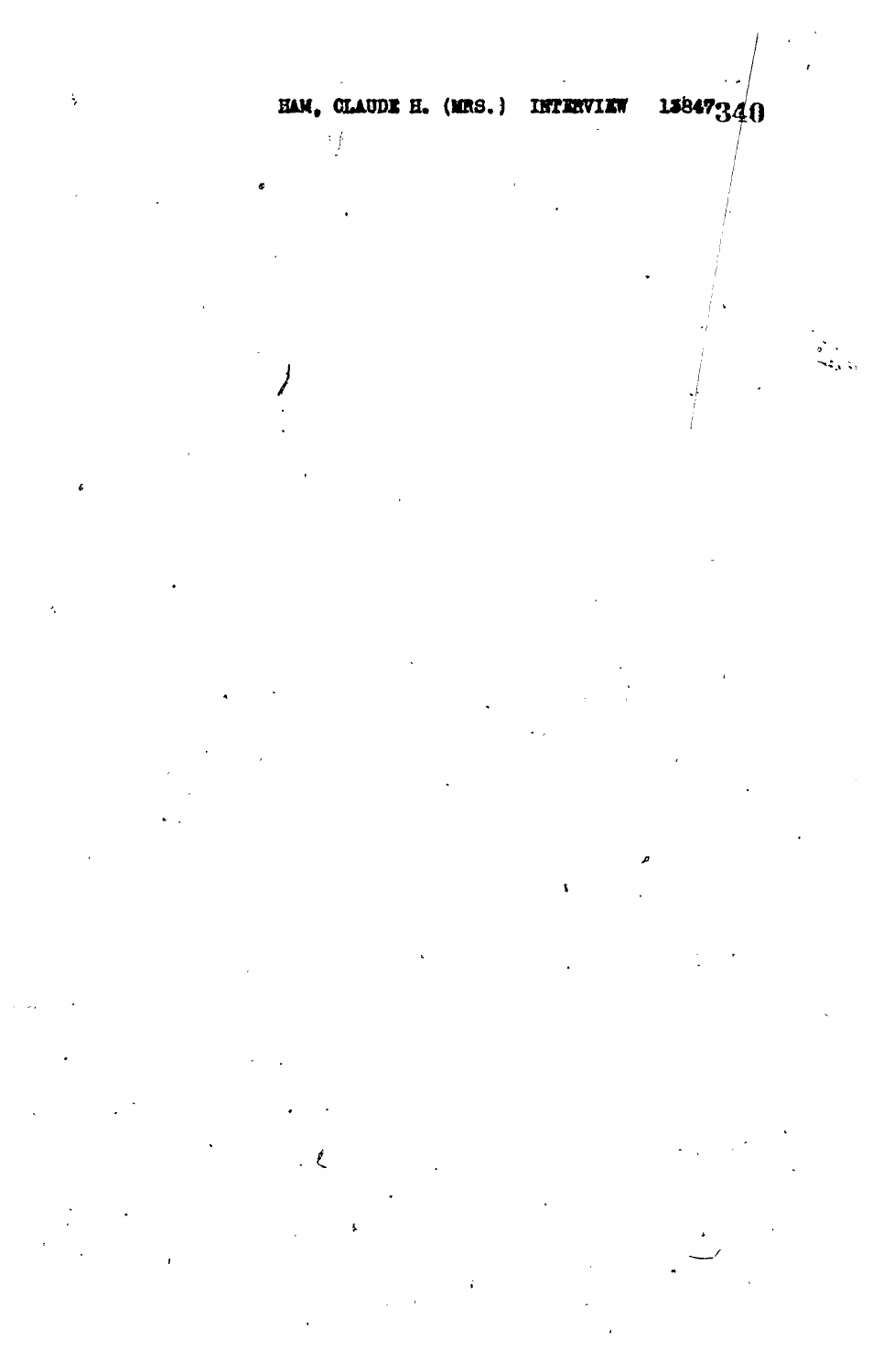**Investigator, Charles H. Holt, May 4, 1938**

## **Interview with Mrs. Claude H. Han Hominy, Oklahoma**

**My husband, .Claude H. Ham, was born in Missouri, in 1877. His parents oame into the Territory in 1882, from Kansas, together with four of the older married sons. All five, Father and sons, took claims near Stillwater. They came from Kansas in five obvered wagons, bringing with them only camping and food supplies to last six months or more. They all took claims fairly close together, camping until they could build houses on this raw land. They all worked together until a log house, covered with clapboards and the cracks daubed with mud, waB built on each of the five claims.** There was also a dugout on the Father's claim as there **were several .ohildrea in the family. Crude outbuildings such' as barns and chicken houses, etc.,were built at each of the five places and later they built better ones.**

**The Ham families harmonized in their work. Sod plows were put to work brede ing the raw land. Corn was the principal crop. It was some time before schools were**